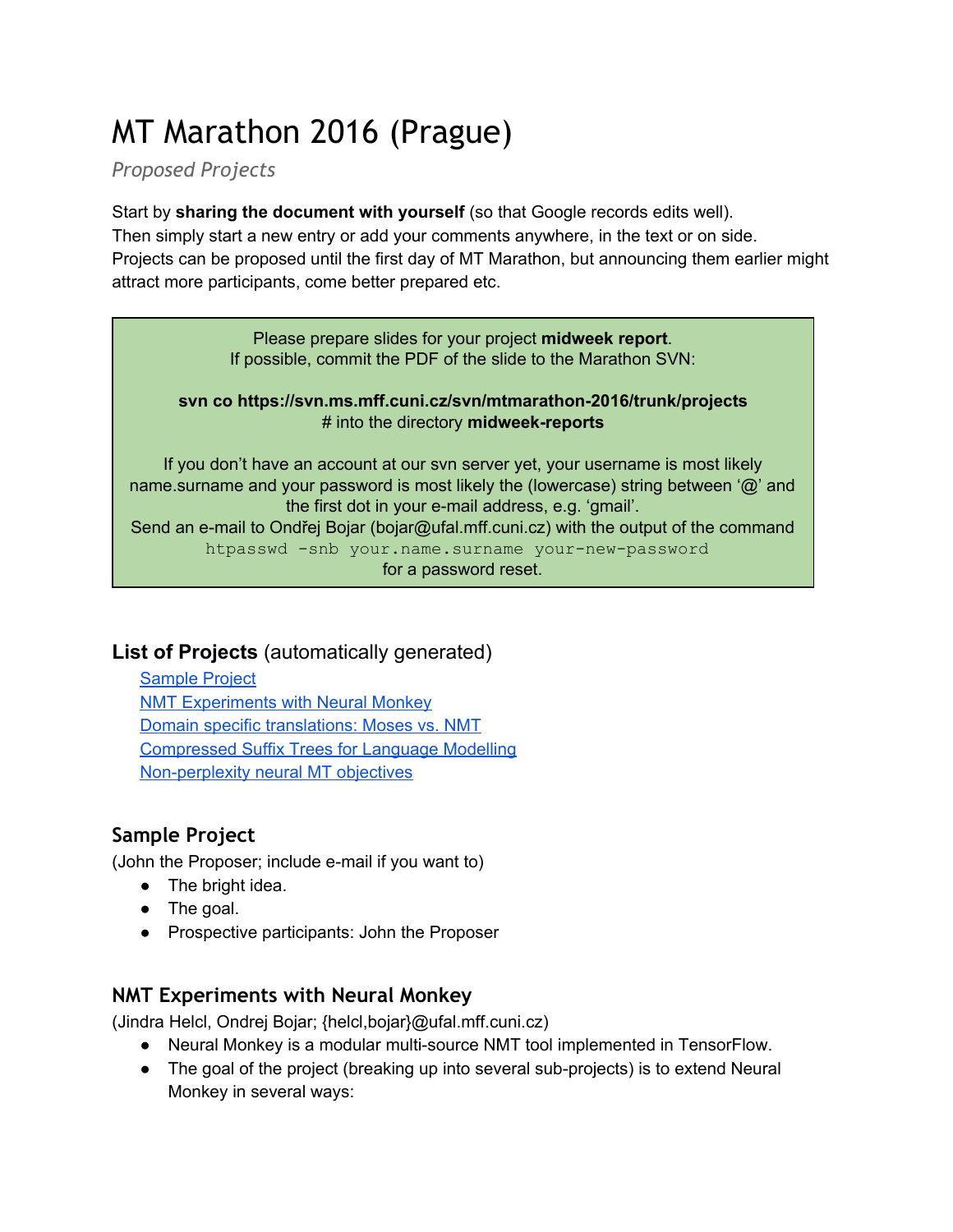- "Factored input", i.e. c (in each input stream)
- Multi-task learning, like <http://arxiv.org/abs/1511.06114> i.e. adding support for multiple decoders, each targeting a different task, learning from a stream of examples presented as tab-delimited file.
	- First some number of input columns. (Can these be empty??)
	- Then some number of output columns. Any subset of these can be empty, causing a 'dropout-like' behaviour, i.e. not updating any of the cells in that part of the network.
- <https://arxiv.org/abs/1601.01073> MultiWay, Multilingual NMT with shared attention
- $\circ$  Other-than sequence decoder, e.g. predicting a parse tree.
	- Neural Monkey can so far produce only one simple sequence of tokens.
	- It would be interesting to use the architecture for predicting other structures as well; in particular with multi-task learning (the previous sub-project), we could learn to simultaneously parse and translate etc. A possible solution would be to predict the sequence of transitions.
- Prospective participants: *enter yourself, possibly mentioning the subproject you're most interested in*
	- Jindra Helcl (all, with focus on something)
	- Martin Popel (all subtasks, but mostly factored input)
	- Eleftherios Avramidis (quality estimation/indications)
	- Jernej Vicic (factored input)

### <span id="page-1-0"></span>**Domain specific translations: Moses vs. NMT**

(Roman Sudarikov, only remote; Tom Kocmi; Ondrej Bojar?)

See https://groups.google.com/forum/#!forum/domain-specific-translations--moses-vs-nmt

- Moses is well-known PBSMT
- NMT are known to beat Moses-based systems on WMT2016 for general domain translations
- The goal of the project is to compare NMT (Nematus or Neural Monkey) in a domain-specific task:
	- Data will be IT domain from QT21 project
	- Participants can compare both proposed NMT systems or select one or suggest their own
- During the project you can learn:
	- How to setup NMT system
	- How to setup and manage Moses using Eman experiments management tool
- Prospective participants: *enter yourself, possibly mentioning the NMT you're most interested in*
	- Roman Sudarikov (Nematus, Neural Monkey)

#### <span id="page-1-1"></span>**Compressed Suffix Trees for Language Modelling**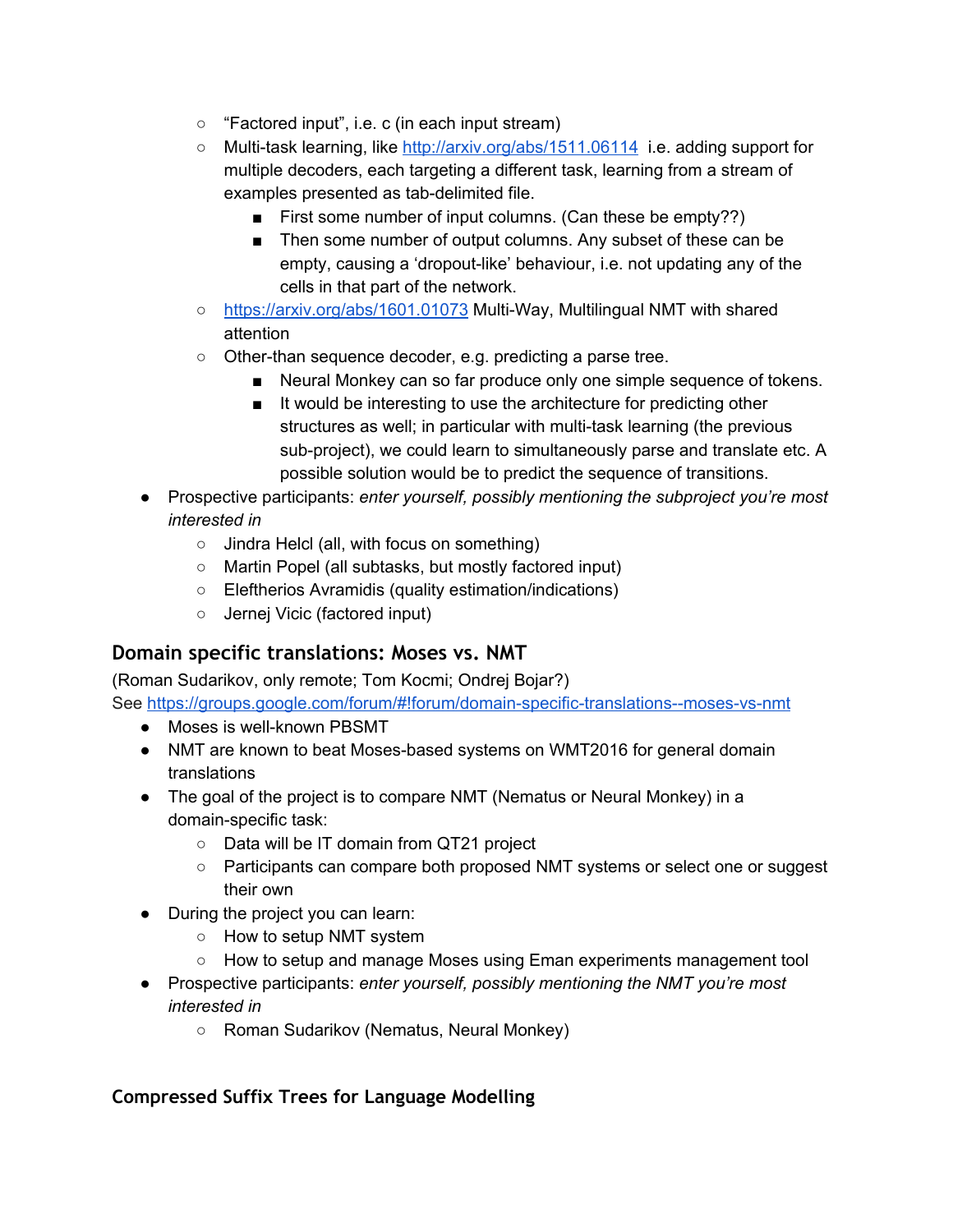(Matthias Petri, Trevor Cohn)

Please email Matthias Matthias.Petri@unimelb.edu.au to meet and get started.

Compressed Suffix Trees (CSTs) are a recent compact representation of Suffix Trees which allow indexing large amounts of data with limited resources. CSTLM is a language model available at https://github.com/mpetri/CSTLM/ built on top of CSTs which utilises the search capabilities of the CST to provide infinite-context language models with modest memory requirements for both character and word-level language models. The space usage of CSTLM is comparable (often much smaller) than other state-of-the-art models.

The current implementation of CSTLM is still of "research" quality but returns Modified Kneser-Ney perplexities matching those return by popular LM toolkits such as KenLM.

In this project we propose the following tasks:

- Optimise the preliminary implementation of CSTLM into moses available at https://github.com/mpetri/mosesdecoder to fully utilise the query functionality of the LM. This includes development along the lines of optimising the interface between moses and the LM, and algorithmic issues of how best to decode in terms of pruning heuristics, future cost etc. Finally, development of algorithms for LM integration with hierarchical phrase-based decoding.
- Development and experimentation with unbounded language models over words and other factors, both at the word and byte (~character) level, with a special focus on morphologically rich languages.
- Evaluate CSTLM in a "fair" experimental setting against state-of-the-art LMs such as KenLM in terms of (1) construction costs (2) raw query performance (3) query performance in the context of moses
- Enhance CSTLM by including recent semi-external suffix array construction algorithms to reduce the space usage at construction time

References: Preliminary evaluations and details regarding the implementation of a LM using CSTs have been carried out in the following publications:

● Ehsan Shareghi, Matthias Petri, Gholamreza Haffari, Trevor Cohn:

Compact, Efficient and Unlimited Capacity: Language Modeling with Compressed Suffix Trees. EMNLP 2015: 2409-2418: http://aclweb.org/anthology/D/D15/D15-1288.pdf

● Ehsan Shareghi, Matthias Petri, Gholamrezaffari, Trevor Cohn:

Fast, Small and Exact: Infinite-order Language Modelling with Compressed Suffix Trees TACL 2016: to appear (available on arXiv: [http://arxiv.org/abs/1608.04465](http://arxiv.org/abs/1608.04465_) )

Requirements: C++